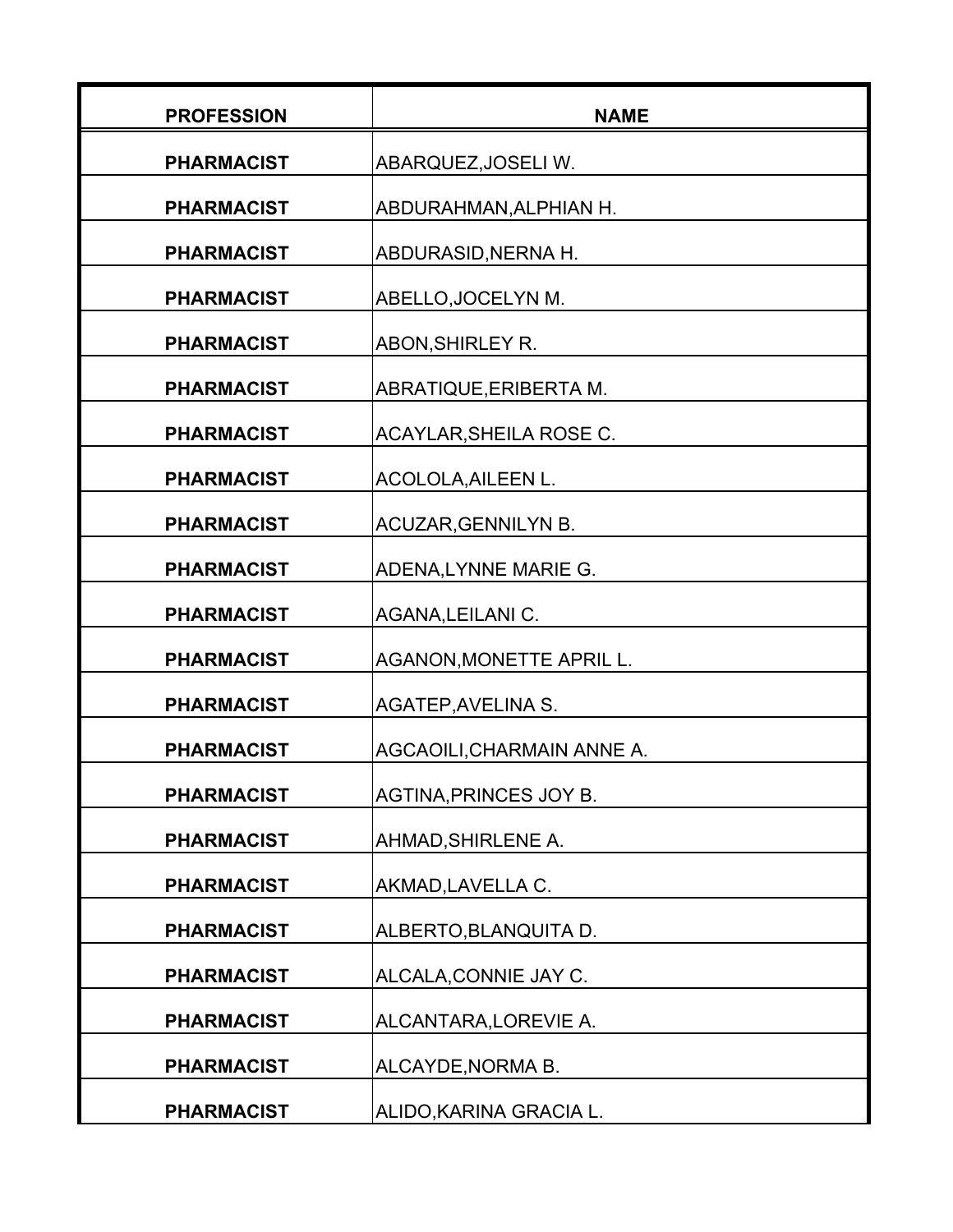| <b>PHARMACIST</b> | ALIMA, PINKY G.              |
|-------------------|------------------------------|
| <b>PHARMACIST</b> | ALVIS, LEILA U.              |
| <b>PHARMACIST</b> | AMBROCIO, LEWELYN ANDREA R.  |
| <b>PHARMACIST</b> | AMSAN, JURNIA M.             |
| <b>PHARMACIST</b> | ANDRADE, MA NENA B.          |
| <b>PHARMACIST</b> | ANGELES, MIRIAM C.           |
| <b>PHARMACIST</b> | ANTE, HAZEL I.               |
| <b>PHARMACIST</b> | AQUINO, CELESTINA L.         |
| <b>PHARMACIST</b> | AQUINO, IRENE L.             |
| <b>PHARMACIST</b> | ARCEÑO, MA DELIZA B.         |
| <b>PHARMACIST</b> | AREVALO, KAREN Q.            |
| <b>PHARMACIST</b> | ARIZALA, RHOMUEL RHEET M.    |
| <b>PHARMACIST</b> | ARROYO, LAARNI GAY C.        |
| <b>PHARMACIST</b> | ASIS, PERLA GRACE J.         |
| <b>PHARMACIST</b> | ASUNCION, DIOSDADO JR E.     |
| <b>PHARMACIST</b> | ATADERO, JOSEPHINE D.        |
| <b>PHARMACIST</b> | ATIENZA, MARIFE M.           |
|                   |                              |
| <b>PHARMACIST</b> | ATILANO, YOLANDA S.          |
| <b>PHARMACIST</b> | AVANCEÑA, SANICITA Y.        |
| <b>PHARMACIST</b> | AYALA, MARLENE H.            |
| <b>PHARMACIST</b> | AYSON, CHARLITO JR D.        |
| <b>PHARMACIST</b> | <b>BAGAFORO, VIRGINIA R.</b> |
| <b>PHARMACIST</b> | BAKING, JOYCE ANN M.         |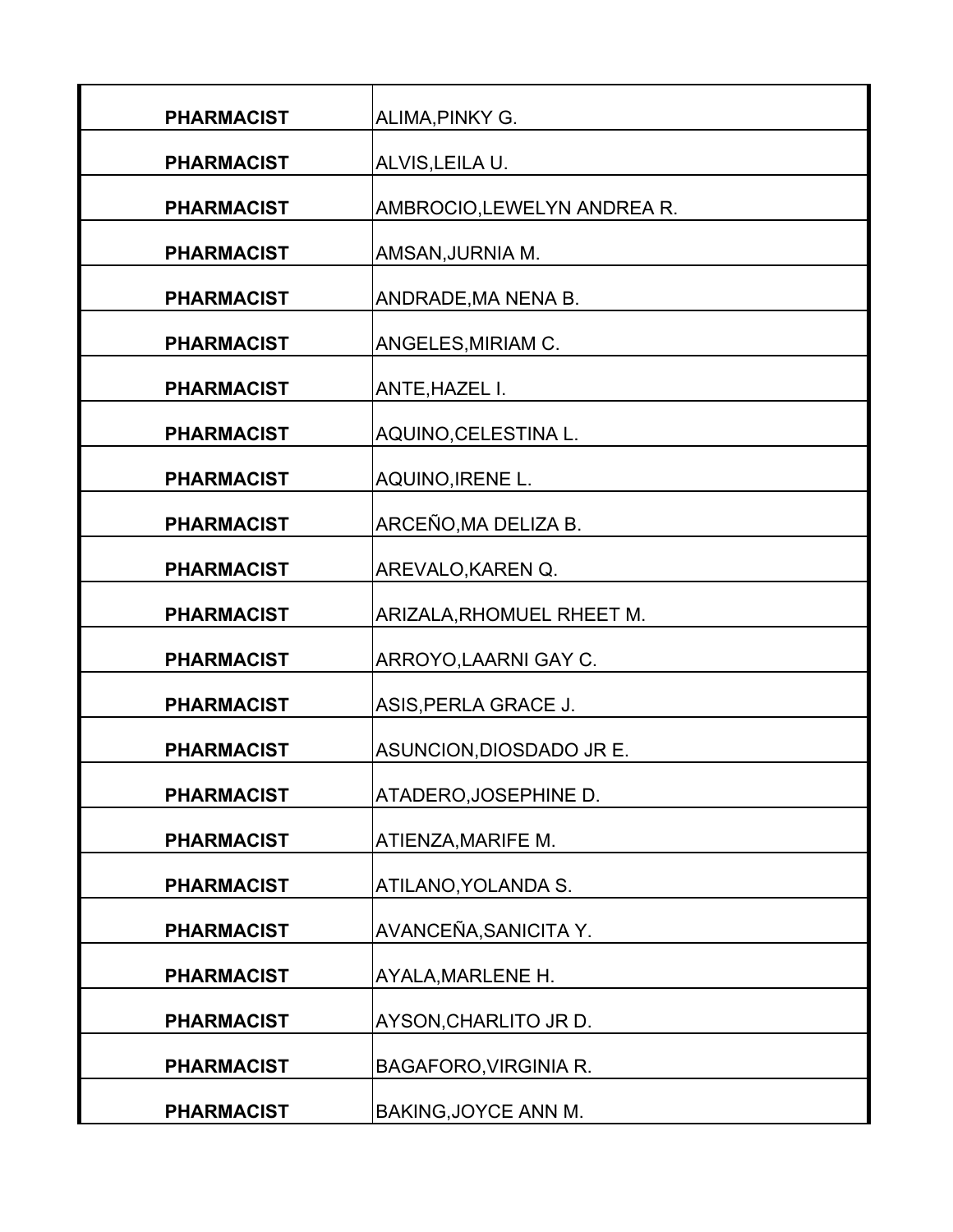| <b>PHARMACIST</b> | BALANG, BEBIAN AGUIDA P.         |
|-------------------|----------------------------------|
| <b>PHARMACIST</b> | BALDESIMO, SAGANA A.             |
| <b>PHARMACIST</b> | <b>BALLADARES, ERMELITA T.</b>   |
| <b>PHARMACIST</b> | <b>BALLARES, JOSEPHINE C.</b>    |
| <b>PHARMACIST</b> | <b>BARAWID, JRETCHYL L.</b>      |
| <b>PHARMACIST</b> | <b>BARBASO, SALUD S.</b>         |
| <b>PHARMACIST</b> | BAUTISTA, JEANNIE LYN P.         |
| <b>PHARMACIST</b> | <b>BAUTISTA, JINKY L.</b>        |
| <b>PHARMACIST</b> | BAUTISTA, YOLANDA S.             |
| <b>PHARMACIST</b> | BAYANIN, JACKIELYN V.            |
| <b>PHARMACIST</b> | BAYAUA, BRYAN ANGELO E.          |
| <b>PHARMACIST</b> | BAYSA, FERNANDO L.               |
| <b>PHARMACIST</b> | BELTRAN, JERMAINE D.             |
| <b>PHARMACIST</b> | <b>BENEDICTO, GINA V.</b>        |
| <b>PHARMACIST</b> | BERNAL, MA THERESE CRISELDA M.   |
| <b>PHARMACIST</b> |                                  |
|                   | BERNARDO, ANABELLE L.            |
| <b>PHARMACIST</b> | <b>BERNARDO, SONIA S.</b>        |
| <b>PHARMACIST</b> | <b>BERNIL, CECILIA A.</b>        |
| <b>PHARMACIST</b> | BICO, CLAVEL M.                  |
| <b>PHARMACIST</b> | BILAGOT, RUFINA D.               |
| <b>PHARMACIST</b> | BLANCO, YVONNE D.                |
| <b>PHARMACIST</b> | <b>BLAZA, JERRY FREIDRICK A.</b> |
| <b>PHARMACIST</b> | <b>BOBIER, JACQUELINE R.</b>     |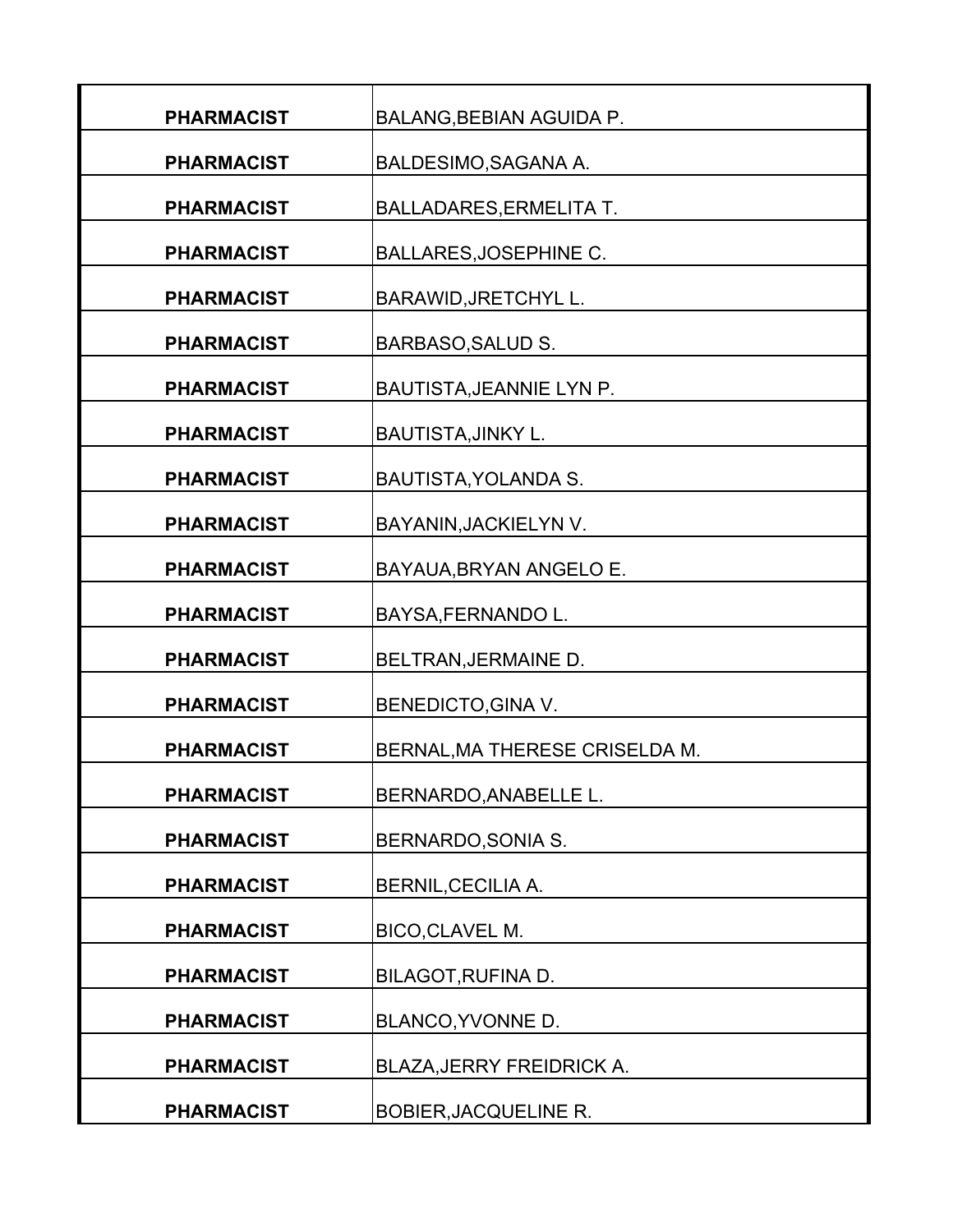| <b>PHARMACIST</b> | BOLOS, ANGELICA MARIE G.       |
|-------------------|--------------------------------|
| <b>PHARMACIST</b> | <b>BOLQUERIN, KATHERINE A.</b> |
| <b>PHARMACIST</b> | BONILLA, MARIA LOURDES Q.      |
| <b>PHARMACIST</b> | <b>BORJA, AUBREY A.</b>        |
| <b>PHARMACIST</b> | <b>BUCTUAN, ELSA N.</b>        |
| <b>PHARMACIST</b> | BUENAFLOR, MICHAEL SANDER C.   |
| <b>PHARMACIST</b> | <b>BUENO, JANICE R.</b>        |
| <b>PHARMACIST</b> | <b>BUENVIAJE, RICARDO A.</b>   |
| <b>PHARMACIST</b> | <b>BUGAYONG, MILLET R.</b>     |
| <b>PHARMACIST</b> | <b>BULANDOS, AMOR P.</b>       |
| <b>PHARMACIST</b> | <b>BUQUING, HEARTLEE A.</b>    |
| <b>PHARMACIST</b> | <b>BURGOS, OLIVIA C.</b>       |
| <b>PHARMACIST</b> | <b>BUSTOS, GRACIA S.</b>       |
| <b>PHARMACIST</b> | CABABA, ROCCA M.               |
| <b>PHARMACIST</b> | CABAHUG, BLISS CONSORCIA E.    |
| <b>PHARMACIST</b> | CABATAC, ROSSANA M.            |
| <b>PHARMACIST</b> | CABILI, RONEL B.               |
| <b>PHARMACIST</b> | CABOTAJE, MA ROLETA L.         |
| <b>PHARMACIST</b> | <b>CACERES, MAYRA E.</b>       |
| <b>PHARMACIST</b> | CADATAL, CRISPINA T.           |
| <b>PHARMACIST</b> | CALLANTA, MICHELLE M.          |
| <b>PHARMACIST</b> | CALONG, AN IRIS S.             |
| <b>PHARMACIST</b> | CANTERO, LUZ P.                |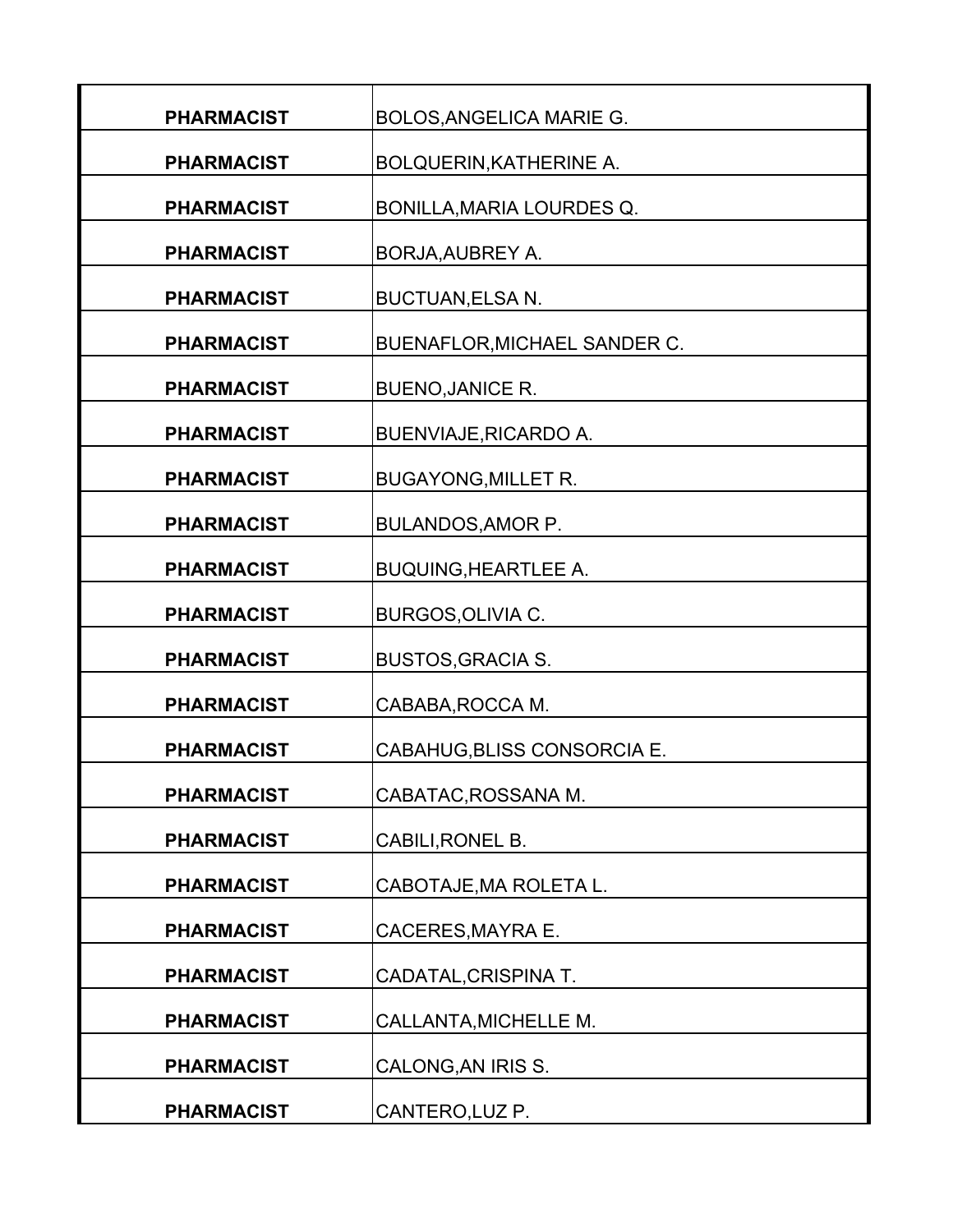| <b>PHARMACIST</b> | CAPAL, HASMIN T.           |
|-------------------|----------------------------|
| <b>PHARMACIST</b> | CARLOS, ADELAIDA E.        |
| <b>PHARMACIST</b> | CARLOS, JANAROSE R.        |
| <b>PHARMACIST</b> | CASAPAO, AMY P.            |
| <b>PHARMACIST</b> | CASINO, EMELY P.           |
| <b>PHARMACIST</b> | CAW, HENDRICK C.           |
| <b>PHARMACIST</b> | CESISTA, LOURDES GINCEN L. |
| <b>PHARMACIST</b> | CETRON, MONINA P.          |
| <b>PHARMACIST</b> | CHAN, CATHERINE C.         |
| <b>PHARMACIST</b> | CHING, ELEANOR L.          |
| <b>PHARMACIST</b> | CHIONG, ELAINE MARISSA L.  |
| <b>PHARMACIST</b> | CHOU, JYASMIN KIM DIAN F.  |
| <b>PHARMACIST</b> | CIRINEO, NORBERTA G.       |
| <b>PHARMACIST</b> | CO, MARIJANE C.            |
| <b>PHARMACIST</b> | COLUMNAS, FRANCIS GIL R.   |
| <b>PHARMACIST</b> | CONCEPCION, MA ROWENA M.   |
| <b>PHARMACIST</b> | <b>CORCUERA, BELLA T.</b>  |
| <b>PHARMACIST</b> | CORDOVA, GLORIA V.         |
| <b>PHARMACIST</b> | CORPUS, ZENAIDA M.         |
| <b>PHARMACIST</b> | CORPUZ, JONALYN A.         |
| <b>PHARMACIST</b> | CORTES, MA ELIZA C.        |
| <b>PHARMACIST</b> | CRUZ, CHESTER VAN A.       |
| <b>PHARMACIST</b> | CRUZ, GIAN ANGELO L.       |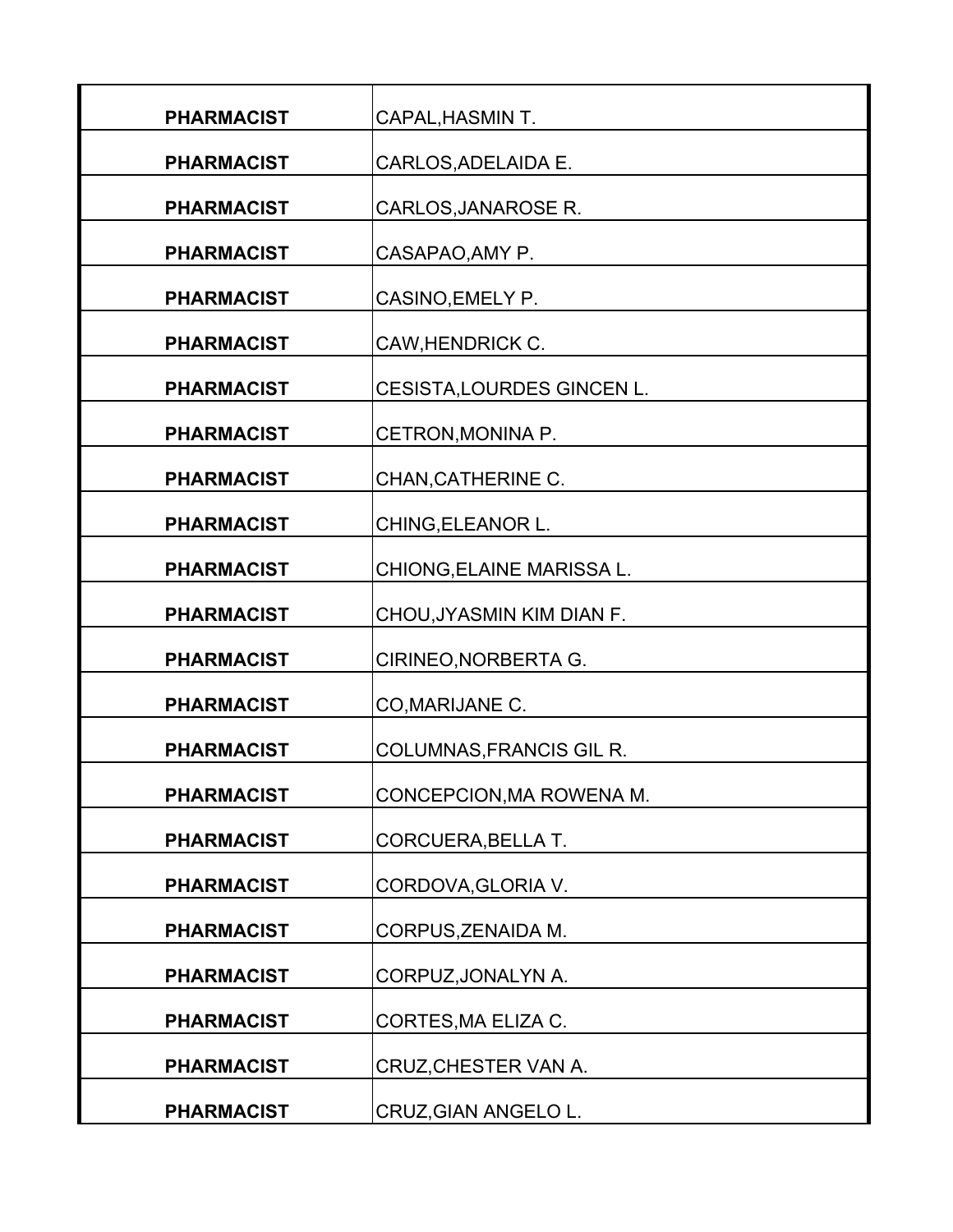| <b>PHARMACIST</b> | CRUZ, ROSEMARIE C.            |
|-------------------|-------------------------------|
| <b>PHARMACIST</b> | CUNANAN, GLADYS L.            |
| <b>PHARMACIST</b> | DABUET, VICTORIA A.           |
| <b>PHARMACIST</b> | DACUMOS, ERLINDA C.           |
| <b>PHARMACIST</b> | DAMIL, MARIAM S.              |
| <b>PHARMACIST</b> | DAVID, DONNA C.               |
| <b>PHARMACIST</b> | DE CASTRO, ANGEL EMIL III C.  |
| <b>PHARMACIST</b> | DE GUZMAN, CORAZON G.         |
| <b>PHARMACIST</b> | DE GUZMAN, LILISA F.          |
| <b>PHARMACIST</b> | DE GUZMAN, LOIDA Y.           |
| <b>PHARMACIST</b> | DE GUZMAN, ROCHELLE S.        |
| <b>PHARMACIST</b> | DE JESUS, CRISANTA R.         |
| <b>PHARMACIST</b> | DE LEON, ZITA V.              |
| <b>PHARMACIST</b> | DE LEON-DALMACIO, MA THERESA. |
| <b>PHARMACIST</b> | DE VERA, JENNIFFER O.         |
| <b>PHARMACIST</b> | DECLARADOR, GENOVEVA M.       |
| <b>PHARMACIST</b> | DEL BARRIO, LINA T.           |
| <b>PHARMACIST</b> | DEL PARTO, JOSEPHINE P.       |
| <b>PHARMACIST</b> | DEL ROSARIO, IMELDA ROWENA M. |
| <b>PHARMACIST</b> | DEL ROSARIO, RUBY G.          |
| <b>PHARMACIST</b> | DELA CRUZ, ANA MARIE A.       |
| <b>PHARMACIST</b> | DELA CRUZ, CORAZON F.         |
| <b>PHARMACIST</b> | DELA CRUZ, PETUNIA NIKKI D.   |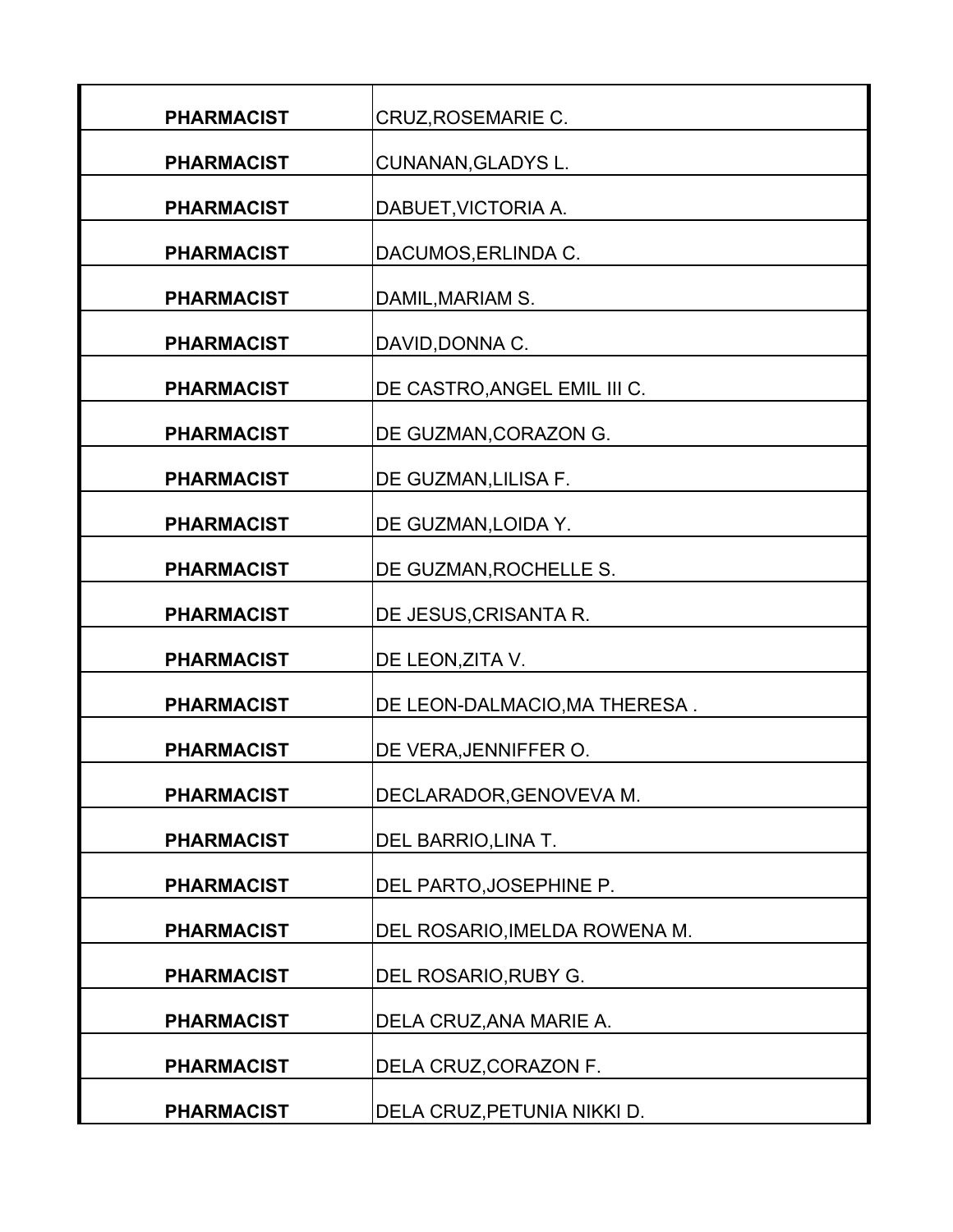| <b>PHARMACIST</b> | DELOS REYES, HAZEL G.             |
|-------------------|-----------------------------------|
| <b>PHARMACIST</b> | DIAMLA, AMINA A.                  |
| <b>PHARMACIST</b> | DIMAANDAL, ERNESTO M.             |
| <b>PHARMACIST</b> | DIMAANO,LIVYROSE A.               |
| <b>PHARMACIST</b> | DIMAYACYAC, JENNIFER M.           |
| <b>PHARMACIST</b> | DIONELA, GERTRUDES T.             |
| <b>PHARMACIST</b> | DIONISIO, JOAN C.                 |
| <b>PHARMACIST</b> | DOMINGO, FELY R.                  |
| <b>PHARMACIST</b> | DOMINGO, LUCILA S.                |
| <b>PHARMACIST</b> | DONATO, LUCITA C.                 |
| <b>PHARMACIST</b> | DUCA, QUEENIE JANE O.             |
| <b>PHARMACIST</b> | <b>DULFO, MICAELA C.</b>          |
| <b>PHARMACIST</b> | EBARLE, KAREN IVY P.              |
| <b>PHARMACIST</b> | ECHAVEZ, MARIA CORAZON A.         |
| <b>PHARMACIST</b> | EDNALAGA, FE E.                   |
| <b>PHARMACIST</b> | EMBUDO, APRIL ANNE S.             |
| <b>PHARMACIST</b> | <b>ENRILE, LETTY Y.</b>           |
| <b>PHARMACIST</b> | ENRIQUEZ, MA GERIANNE C.          |
| <b>PHARMACIST</b> | <b>ENRIQUEZ, MARY KATHLEEN M.</b> |
| <b>PHARMACIST</b> | EPE, VIRGINIA P.                  |
| <b>PHARMACIST</b> | ESLAO, AMELIA A.                  |
| <b>PHARMACIST</b> | <b>ESPEDIDO, CATHERINE T.</b>     |
| <b>PHARMACIST</b> | <b>ESPENESIN, MARLE G.</b>        |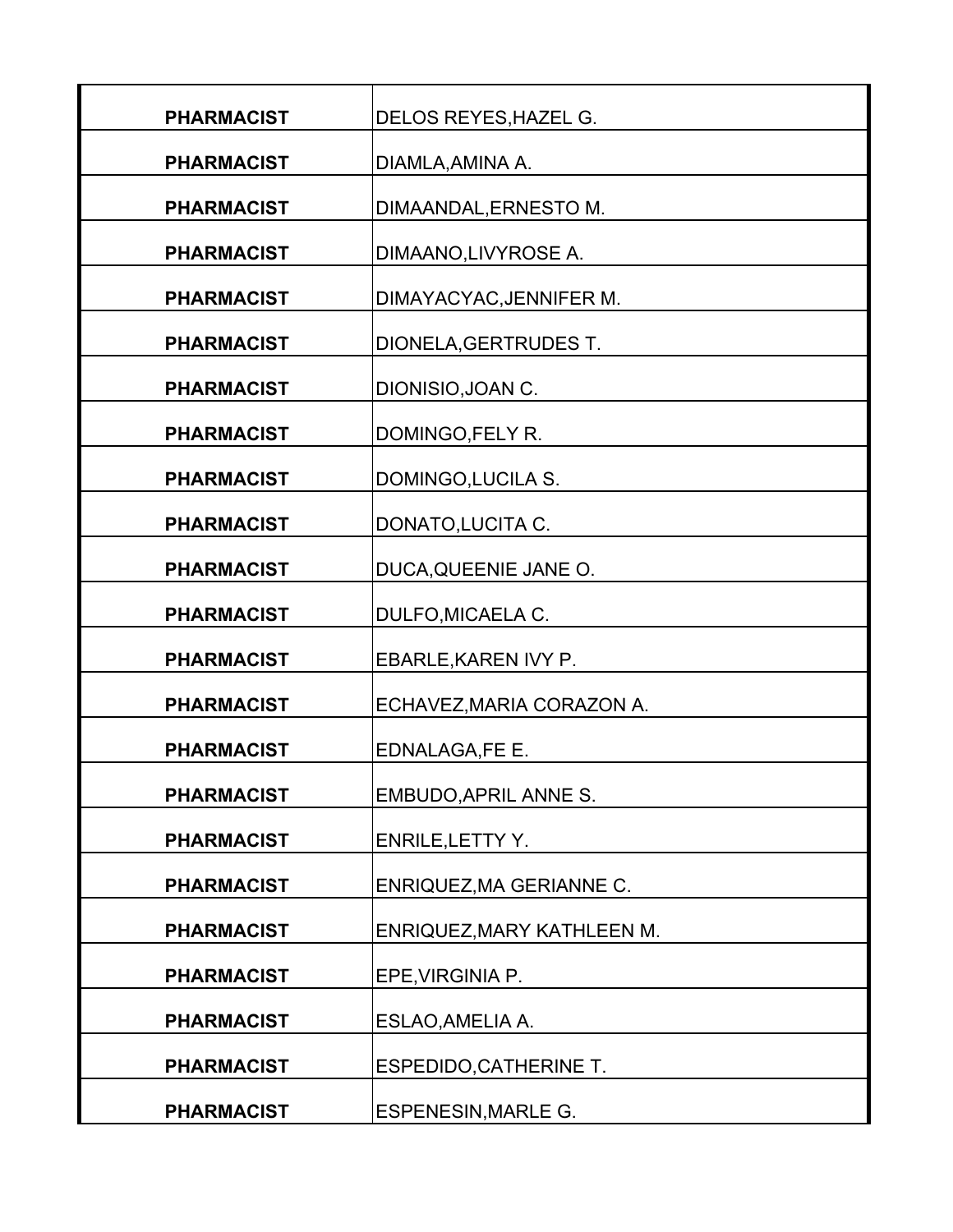| <b>PHARMACIST</b> | ESPINOZA, RACHEL THERESE L.  |
|-------------------|------------------------------|
| <b>PHARMACIST</b> | ESPIRITU, DARYL DINDI R.     |
| <b>PHARMACIST</b> | ESTACIO, LENYDA J.           |
| <b>PHARMACIST</b> | ESTA-MENDOZA, MA VICTORIA.   |
| <b>PHARMACIST</b> | <b>ESTIANDAN, ILAINE R.</b>  |
| <b>PHARMACIST</b> | EXCONDE, MA CRISOSTOMA L.    |
| <b>PHARMACIST</b> | FABIAN, XANDRA T.            |
| <b>PHARMACIST</b> | FERNANDEZ, MIN F.            |
| <b>PHARMACIST</b> | FRANCIA, ANGELO PATRICK P.   |
| <b>PHARMACIST</b> | FURIGAY, LILYBETH P.         |
| <b>PHARMACIST</b> | <b>GALANG, CHERILENE C.</b>  |
| <b>PHARMACIST</b> | <b>GARCES, NELIZA L.</b>     |
| <b>PHARMACIST</b> | GASCON, JONABELLE Q.         |
| <b>PHARMACIST</b> | <b>GERALDE, MILAGROS R.</b>  |
| <b>PHARMACIST</b> | <b>GIMUTAO, MARY ANNE B.</b> |
| <b>PHARMACIST</b> | GO, GRACE D.                 |
| <b>PHARMACIST</b> | GO, REXTER V.                |
| <b>PHARMACIST</b> | GONZAGA, GLORIA CHERRYPIE A. |
| <b>PHARMACIST</b> | <b>GONZALES, MARILYN L.</b>  |
| <b>PHARMACIST</b> | GOPEZ, BITUIN S.             |
| <b>PHARMACIST</b> | GRUPO, JOYCE O.              |
| <b>PHARMACIST</b> | <b>GUTIERREZ, NORMA M.</b>   |
| <b>PHARMACIST</b> | HANDA, ALINDA D.             |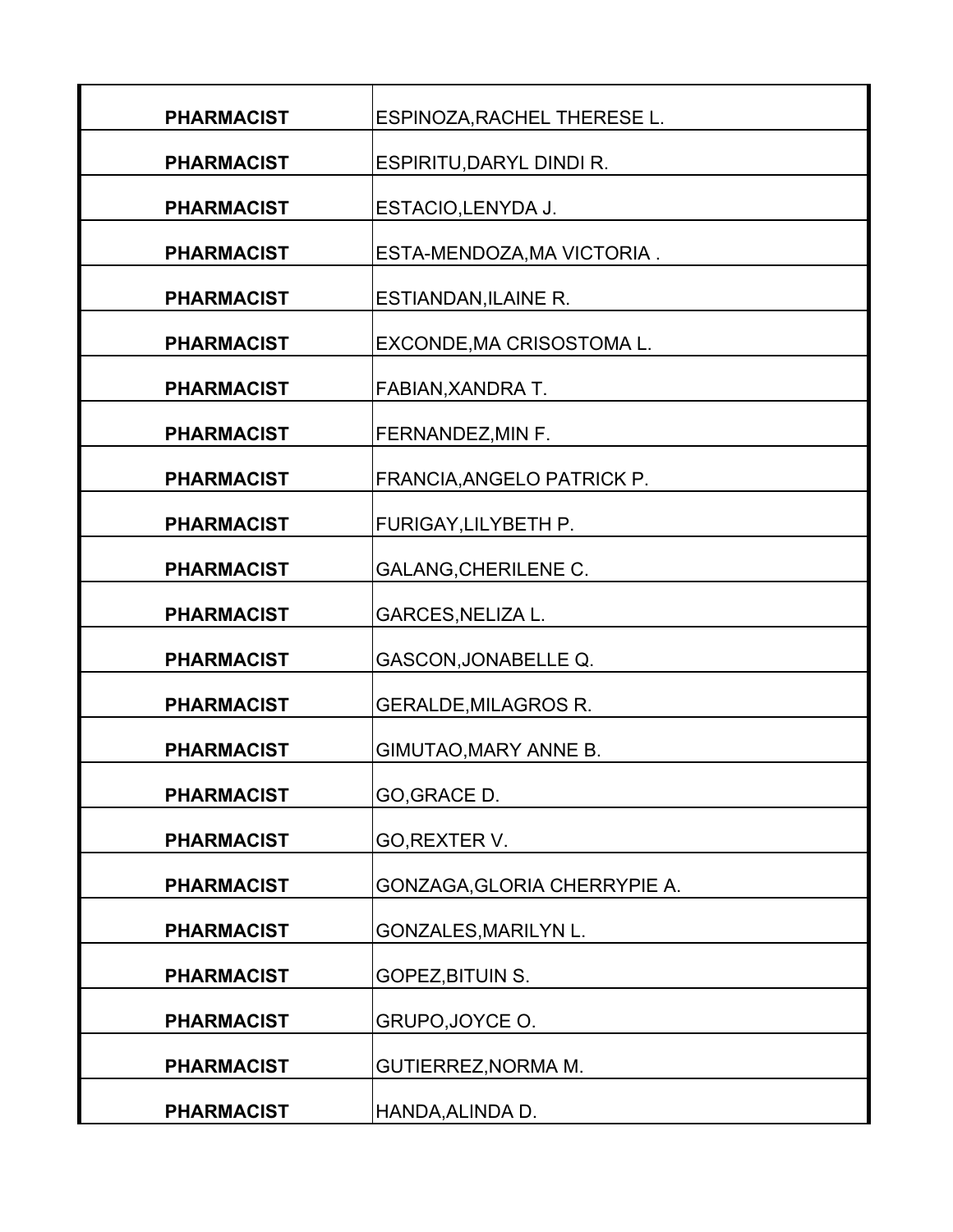| <b>PHARMACIST</b> | HERMOGENES, BENITA B.         |
|-------------------|-------------------------------|
| <b>PHARMACIST</b> | HILARIO, AILEEN L.            |
| <b>PHARMACIST</b> | HIPOLITO, IRENE D.            |
| <b>PHARMACIST</b> | HUELAR, ELMA G.               |
| <b>PHARMACIST</b> | HUGO, ROWENA D.               |
| <b>PHARMACIST</b> | <b>IBANA-PALMES, NOEMY R.</b> |
| <b>PHARMACIST</b> | IBARRIENTOS, JOVELYN C.       |
| <b>PHARMACIST</b> | IBRAHIM, SITTI NEDZRA K.      |
| <b>PHARMACIST</b> | IGNACIO, CLARISSE D.          |
| <b>PHARMACIST</b> | ILAJI, SALMA A.               |
| <b>PHARMACIST</b> | ILARINA, JANE B.              |
| <b>PHARMACIST</b> | INDIANA, MELBA C.             |
| <b>PHARMACIST</b> | INUGUIDAN, ROCHELLE H.        |
| <b>PHARMACIST</b> | IPAC, JELIQUEL C.             |
| <b>PHARMACIST</b> | ISMAEL, MINANG D.             |
|                   |                               |
| <b>PHARMACIST</b> | JO, MARISOL GINGGING M.       |
| <b>PHARMACIST</b> | <b>JUANITAS, MERNA B.</b>     |
| <b>PHARMACIST</b> | KALAW, JOHN DREW M.           |
| <b>PHARMACIST</b> | KATIGBAK, MARIA SANDRA T.     |
| <b>PHARMACIST</b> | KIAT, JENNILUZ O.             |
| <b>PHARMACIST</b> | KING, NANCY A.                |
| <b>PHARMACIST</b> | KUIZON, DARLYN B.             |
| <b>PHARMACIST</b> | LACSON, KRISTINE L.           |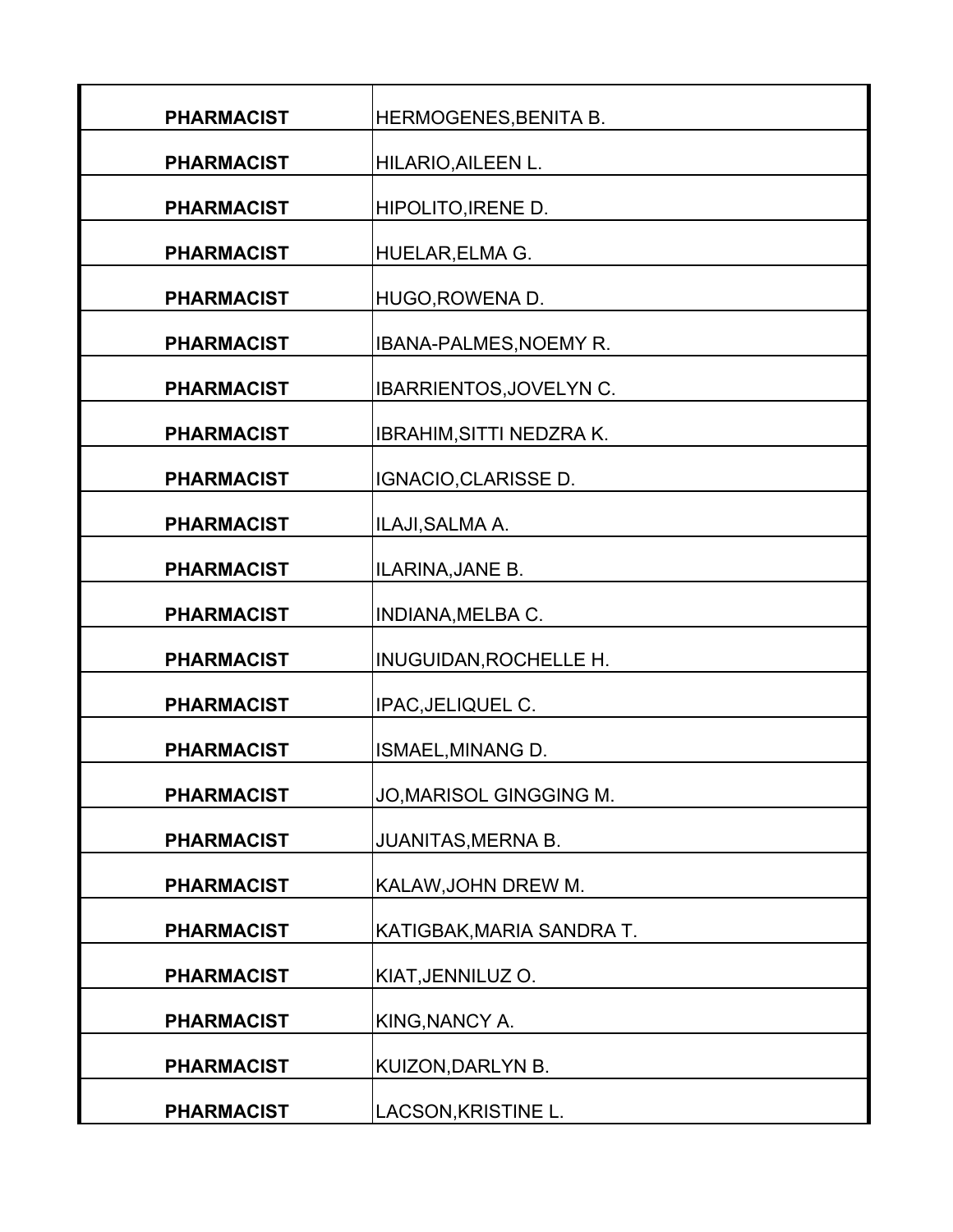| <b>PHARMACIST</b> | LAO, MARY LEE P.                    |
|-------------------|-------------------------------------|
| <b>PHARMACIST</b> | LAPITAN, EDEN G.                    |
| <b>PHARMACIST</b> | LAPUT, HILDA M.                     |
| <b>PHARMACIST</b> | LASTIMOSA, CHRISTIE DIANNE MARIE E. |
| <b>PHARMACIST</b> | LATINA-SANTOS, MYLENE.              |
| <b>PHARMACIST</b> | LATOGA, VANESSA ANNE R.             |
| <b>PHARMACIST</b> | LAURENTE, KINDY JOY B.              |
| <b>PHARMACIST</b> | LEGASPI, JOYCE T.                   |
| <b>PHARMACIST</b> | LEGASPI, VILMA C.                   |
| <b>PHARMACIST</b> | LERIN, MARGARETT T.                 |
| <b>PHARMACIST</b> | LEYVA, GLORY M.                     |
| <b>PHARMACIST</b> | LIAO, CYNTHIA U.                    |
| <b>PHARMACIST</b> | LIKIYAN, MARICEL A.                 |
| <b>PHARMACIST</b> | LIM, JIMMY C.                       |
| <b>PHARMACIST</b> | LIM, LOURDES K.                     |
| <b>PHARMACIST</b> | LIM, MARY GOLD L.                   |
| <b>PHARMACIST</b> | LIM, ROSENDA N.                     |
| <b>PHARMACIST</b> | LOPEZ, MARY GRACE DIANE C.          |
| <b>PHARMACIST</b> | LOVERITA, BERNARDITA U.             |
| <b>PHARMACIST</b> | LOZANO, ROSE V.                     |
| <b>PHARMACIST</b> | LUBGUBAN, ROMULA N.                 |
| <b>PHARMACIST</b> | LUMANDONG, SHALEEMAR I.             |
| <b>PHARMACIST</b> | MAANG, FURAIDA F.                   |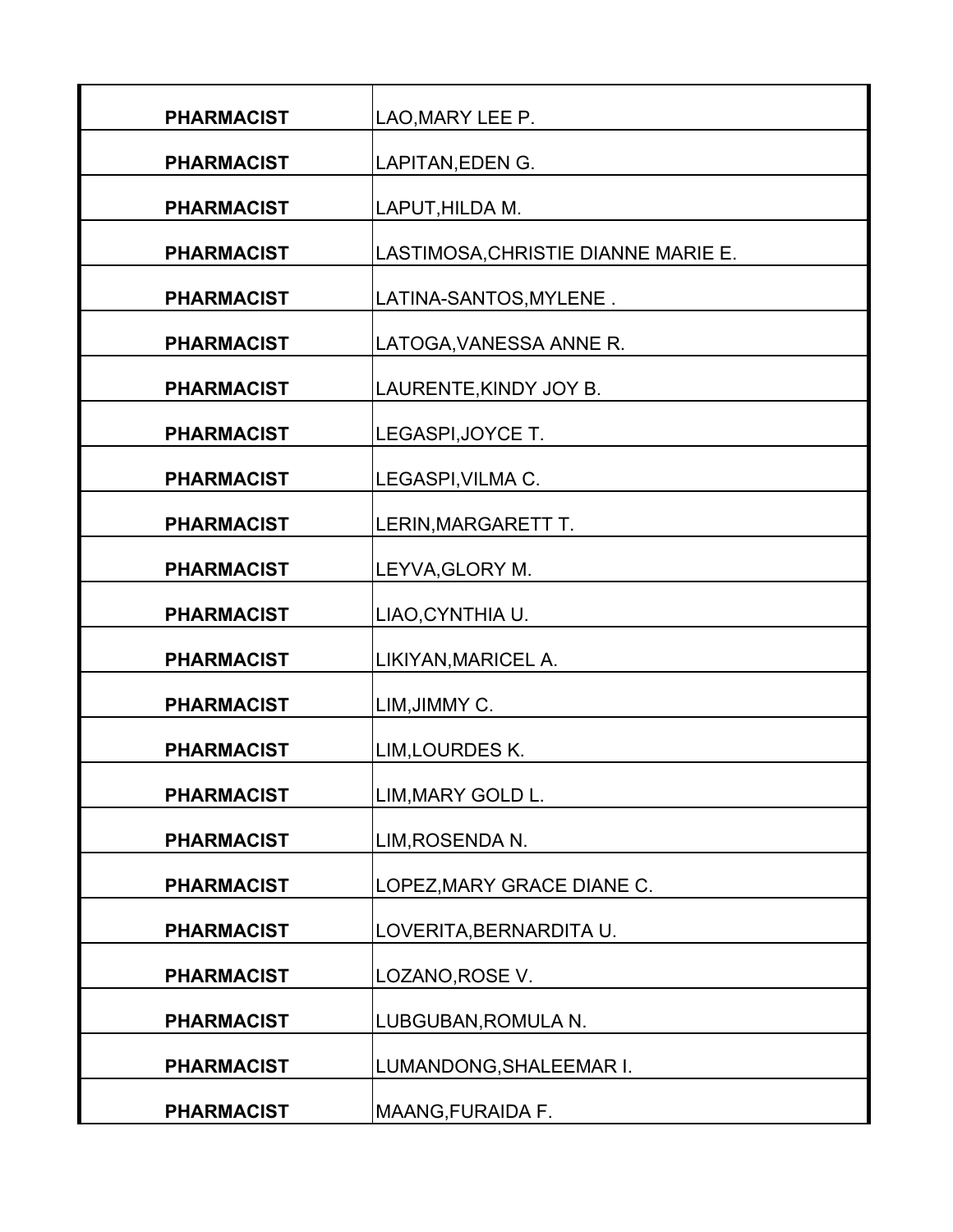| <b>PHARMACIST</b> | MABOLO, KRISTINE JOY C.      |
|-------------------|------------------------------|
| <b>PHARMACIST</b> | MACABANDING, SOHRA D.        |
| <b>PHARMACIST</b> | MACAGAAN, NASHEBA L.         |
| <b>PHARMACIST</b> | MACASPAC, DOLORES M.         |
| <b>PHARMACIST</b> | MAGBOO, RODINNAH L.          |
| <b>PHARMACIST</b> | MAGSALIN, SUSAN E.           |
| <b>PHARMACIST</b> | MAISOG, WINDELLINA FATIMA P. |
| <b>PHARMACIST</b> | MALLIH, SHEENA R.            |
| <b>PHARMACIST</b> | MANACAP, GLEN F.             |
| <b>PHARMACIST</b> | MANACLAY, ESTELA L.          |
| <b>PHARMACIST</b> | MANALANG, JAYNER P.          |
| <b>PHARMACIST</b> | MANALO, ERIC C.              |
| <b>PHARMACIST</b> | MANALO, MICHELLE A.          |
| <b>PHARMACIST</b> | MANGAPIT, FLORDELIZA I.      |
|                   |                              |
| <b>PHARMACIST</b> | MANUEL, EVELYN R.            |
| <b>PHARMACIST</b> | MANZANILLA, MYLANIE ROSE D.  |
| <b>PHARMACIST</b> | MANZANILLA, MYRLANIE ROSE D. |
| <b>PHARMACIST</b> | MANZANO, DINO LORENZ A.      |
| <b>PHARMACIST</b> | MARCELO, MARY ANNE G.        |
| <b>PHARMACIST</b> | MARIANO, PRINCESSITA C.      |
| <b>PHARMACIST</b> | MARTINEZ, ALMA C.            |
| <b>PHARMACIST</b> | MASILUNGAN, FLORENCIA S.     |
| <b>PHARMACIST</b> | MATEO, ALBERTO JAY III R.    |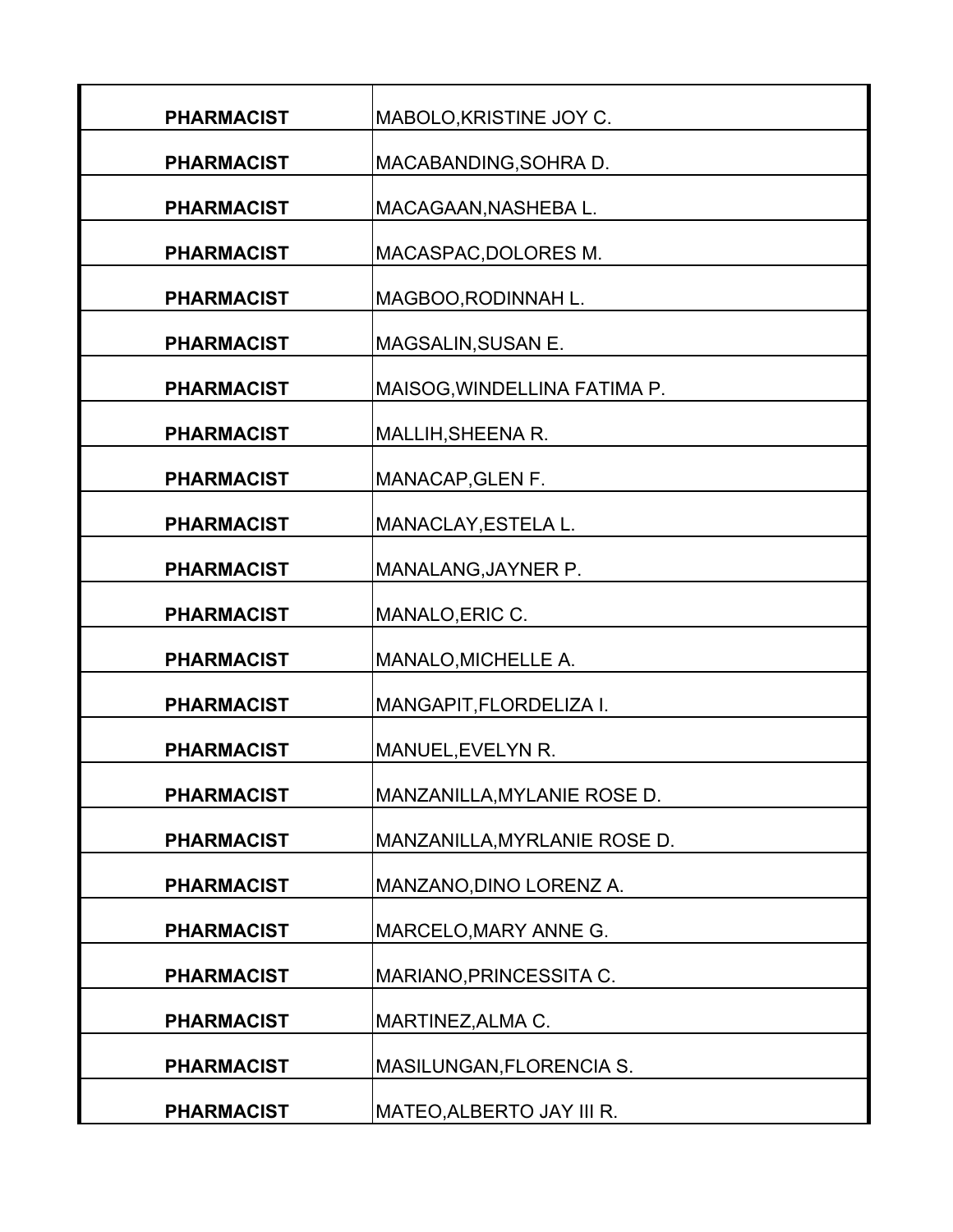| <b>PHARMACIST</b> | MEDADO, SHEILA G.               |
|-------------------|---------------------------------|
| <b>PHARMACIST</b> | MEDINA, MARFINA M.              |
| <b>PHARMACIST</b> | MEJIA, GERLYN R.                |
| <b>PHARMACIST</b> | MENDOZA, ANGELO S.              |
| <b>PHARMACIST</b> | MENDOZA, DIANA CLARA R.         |
| <b>PHARMACIST</b> | MENDOZA, VANESSA MAY S.         |
| <b>PHARMACIST</b> | MENOR, EVANGELINE A.            |
| <b>PHARMACIST</b> | MERCADER, CLARITA C.            |
| <b>PHARMACIST</b> | MESARIO, MA ANTONIETTA P.       |
| <b>PHARMACIST</b> | MINION, KATHERINE E.            |
| <b>PHARMACIST</b> | MIRAFLOR, JEKEE BRYAN T.        |
| <b>PHARMACIST</b> | <b>MOISES, MIRIAM GRACE F.</b>  |
| <b>PHARMACIST</b> | MOLINA, ELIZABETH C.            |
| <b>PHARMACIST</b> | MONTECLARO, MA RHIZA D.         |
| <b>PHARMACIST</b> | <b>MONTESA, MARIA ASTHER M.</b> |
|                   |                                 |
| <b>PHARMACIST</b> | MOREDO, ANITA ANNIE L.          |
| <b>PHARMACIST</b> | MUNCAL, MARIA CLARISSA F.       |
| <b>PHARMACIST</b> | NAGTALON, CHRISTINE MAE I.      |
| <b>PHARMACIST</b> | NEPALIS, LOUWILL G.             |
| <b>PHARMACIST</b> | NUÑEZ, IRENE M.                 |
| <b>PHARMACIST</b> | OCA, MARICAR O.                 |
| <b>PHARMACIST</b> | OCAMPO, EMILYNN E.              |
| <b>PHARMACIST</b> | <b>ODJINAR, SHEILA MAY B.</b>   |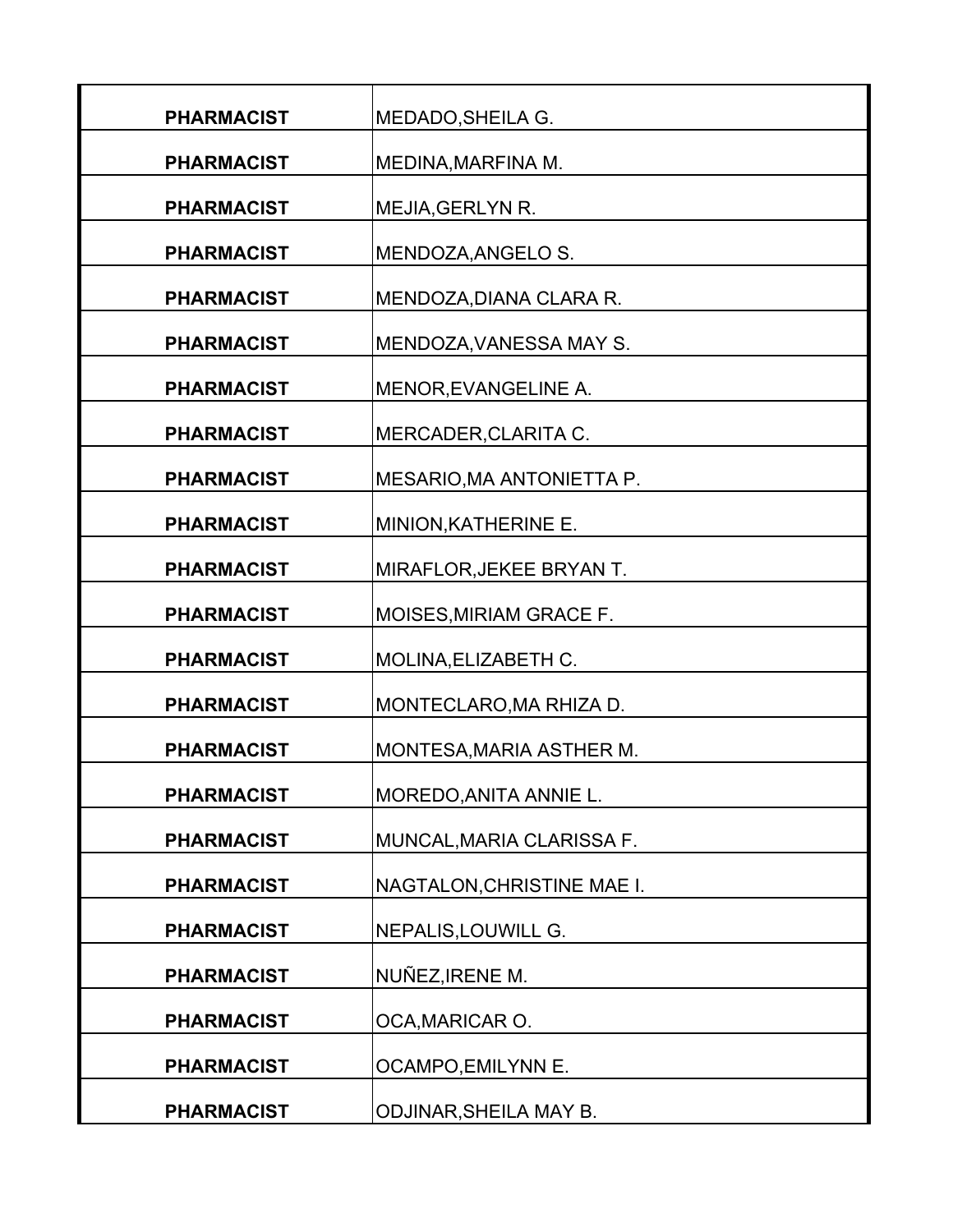| <b>PHARMACIST</b> | OMPAD, GINA I.              |
|-------------------|-----------------------------|
| <b>PHARMACIST</b> | ONG, CHARMAINE MAIKA G.     |
| <b>PHARMACIST</b> | ONG, GRACE U.               |
| <b>PHARMACIST</b> | ONG, LETICIA A.             |
| <b>PHARMACIST</b> | ONOFRE, BARBARRA SHERYLL M. |
| <b>PHARMACIST</b> | <b>ORPILLA, CYREL M.</b>    |
| <b>PHARMACIST</b> | ORTEGA, JENNEFER T.         |
| <b>PHARMACIST</b> | OSORIO, GENZEL ROSE L.      |
| <b>PHARMACIST</b> | OTERO, MA ROSARIO L.        |
| <b>PHARMACIST</b> | PABLICO, PATRICK GERALD G.  |
| <b>PHARMACIST</b> | PABLO, ESTELA I.            |
| <b>PHARMACIST</b> | PABUSTAN, CARLOTA S.        |
| <b>PHARMACIST</b> | PALALA, NORAINA P.          |
| <b>PHARMACIST</b> | PALMA-BAON, MARILYN.        |
| <b>PHARMACIST</b> | PALOS, MIA RASHEEL T.       |
| <b>PHARMACIST</b> | PAMPLONA, LIZA G.           |
| <b>PHARMACIST</b> | PANGILINAN, PRINCESS C.     |
|                   |                             |
| <b>PHARMACIST</b> | PAPANDAYAN, RAKIMA B.       |
| <b>PHARMACIST</b> | PARILLA, WENIFREDA M.       |
| <b>PHARMACIST</b> | PASAMONTE, EMILY R.         |
| <b>PHARMACIST</b> | PASCUAL, SUSAN B.           |
| <b>PHARMACIST</b> | PASTORFIDE, VANESSA FAE M.  |
| <b>PHARMACIST</b> | PASTRANA, VIRMELYN P.       |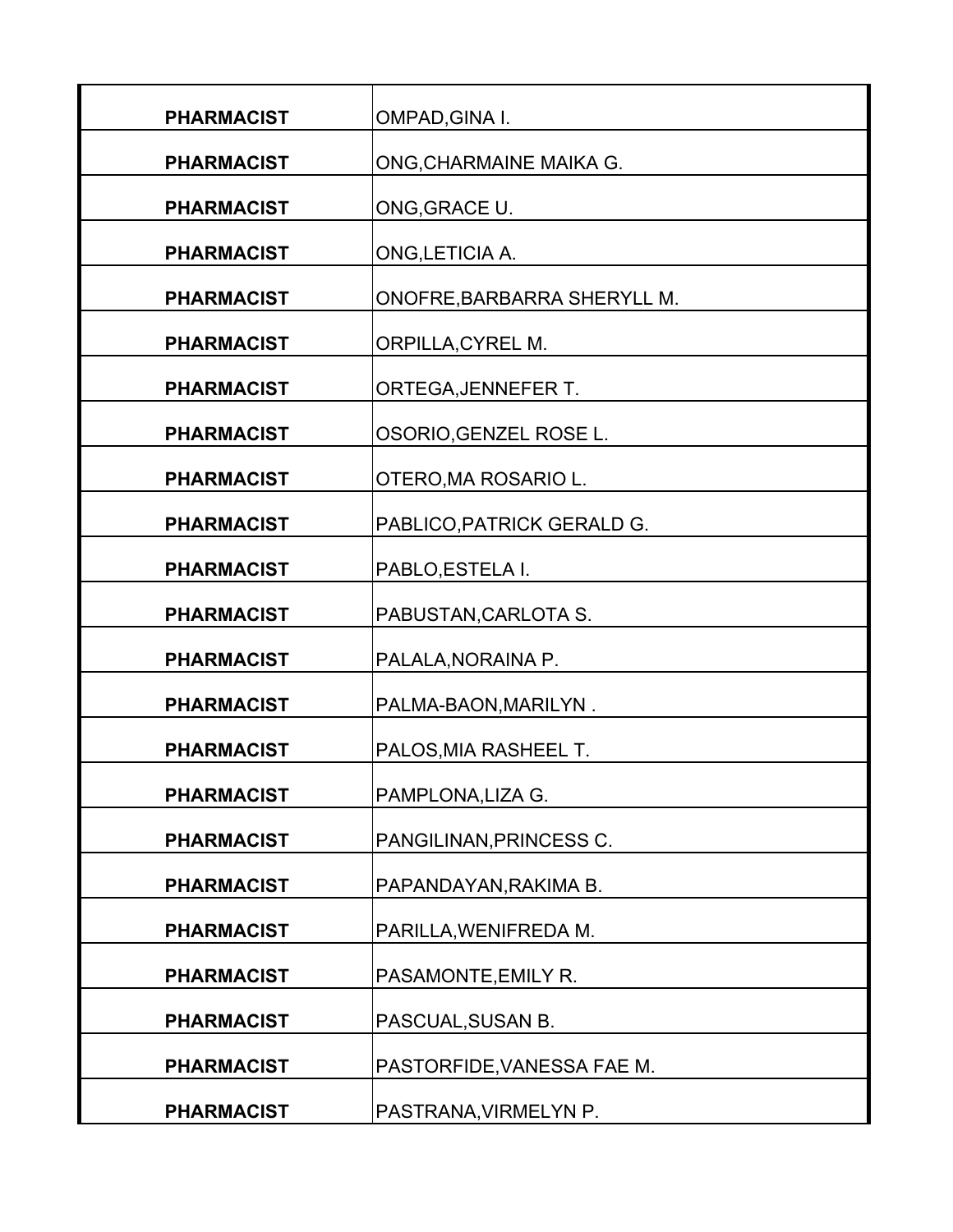| <b>PHARMACIST</b> | PATRIARCA, ANNALIZA C.           |
|-------------------|----------------------------------|
| <b>PHARMACIST</b> | PEDRO, AIMEE B.                  |
| <b>PHARMACIST</b> | PERALTA, CHRISTINE IVY A.        |
| <b>PHARMACIST</b> | PERALTA, SHERYL C.               |
| <b>PHARMACIST</b> | PEROY, CLEOFE V.                 |
| <b>PHARMACIST</b> | PERRAL, ROSEMARIE P.             |
| <b>PHARMACIST</b> | PETRAS, ZENAIDA P.               |
| <b>PHARMACIST</b> | PILLORATO, CHONA MARIE L.        |
| <b>PHARMACIST</b> | PINTOR, MARY JANE D.             |
| <b>PHARMACIST</b> | PONDOC, ELIZABETH S.             |
| <b>PHARMACIST</b> | PRESTOZA, DORIS S.               |
| <b>PHARMACIST</b> | PUA, LENNIE GRACE P.             |
| <b>PHARMACIST</b> | PULIDO, JARDINE IVAN F.          |
| <b>PHARMACIST</b> | QUERUBIN, MARTIN HEGINIO C.      |
| <b>PHARMACIST</b> | RABINO, MA LOURDES BERNADETTE R. |
| <b>PHARMACIST</b> | RAMIREZ, CAROLINE K.             |
| <b>PHARMACIST</b> | RAMIREZ, RESURRECCION G.         |
| <b>PHARMACIST</b> | <b>REAL, MARITESS D.</b>         |
| <b>PHARMACIST</b> | RECAMADAS, PACITA JANE A.        |
| <b>PHARMACIST</b> | RECIÑA, CELERINA L.              |
| <b>PHARMACIST</b> | RECUENCO, JOSEPH F.              |
| <b>PHARMACIST</b> | REDEL, ANNA LIZA R.              |
| <b>PHARMACIST</b> | <b>REQUIDAN, KATHLEEN V.</b>     |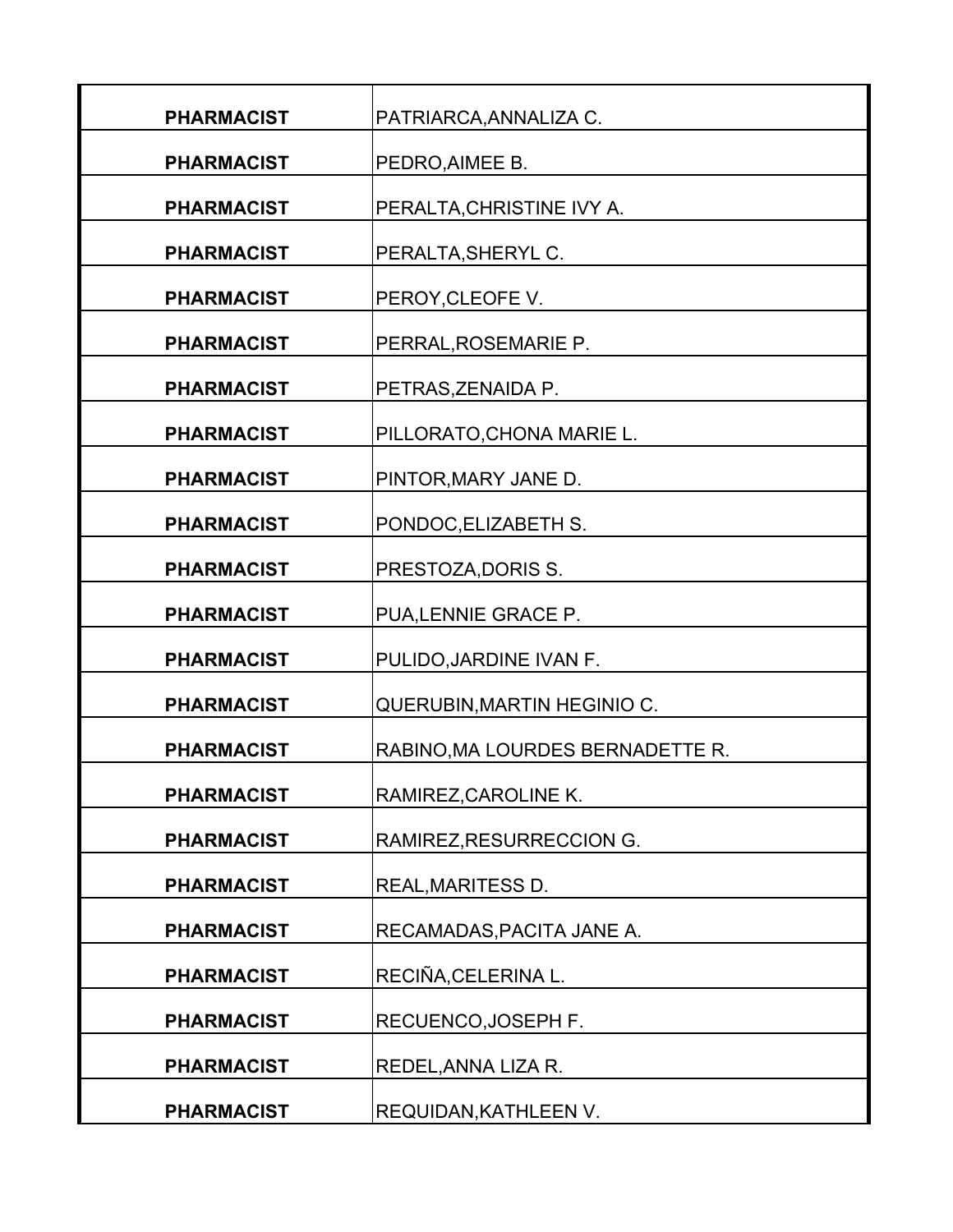| <b>PHARMACIST</b> | REYES, EMERENCIANA A.      |
|-------------------|----------------------------|
| <b>PHARMACIST</b> | REYES, ERWIN B.            |
| <b>PHARMACIST</b> | REYES, MARIANNE JOYCE D.   |
| <b>PHARMACIST</b> | RIVERA, MA ANA C.          |
| <b>PHARMACIST</b> | ROBILLOS, ROCHELLE F.      |
| <b>PHARMACIST</b> | RODRIGUEZ, CRISTIE A.      |
| <b>PHARMACIST</b> | ROÑO, MONA LIZA L.         |
| <b>PHARMACIST</b> | ROSALES, MARIANNE P.       |
| <b>PHARMACIST</b> | RUAMERO, EDWIN JR C.       |
| <b>PHARMACIST</b> | RUBANTE, SHEENA B.         |
| <b>PHARMACIST</b> | SABADO, GLADYSS C.         |
| <b>PHARMACIST</b> | SALCEDO, EVELYN T.         |
| <b>PHARMACIST</b> | SAMONTE, MERY JOYCE M.     |
| <b>PHARMACIST</b> | SANCHEZ, FELICITAS A.      |
| <b>PHARMACIST</b> | SANCHEZ, MARY GRACE V.     |
| <b>PHARMACIST</b> | SANTIAGO, ADELINA R.       |
| <b>PHARMACIST</b> | SANTIAGO, MA CRISTINA M.   |
|                   |                            |
| <b>PHARMACIST</b> | SANTIAGO, MARIE GIL P.     |
| <b>PHARMACIST</b> | SANTIAGO-LEGASPI, MELANIE. |
| <b>PHARMACIST</b> | SANTOS, JOAN G.            |
| <b>PHARMACIST</b> | SARIP, JEHAN D.            |
| <b>PHARMACIST</b> | SEE, LEIZEL L.             |
| <b>PHARMACIST</b> | SEE, OLIVIA C.             |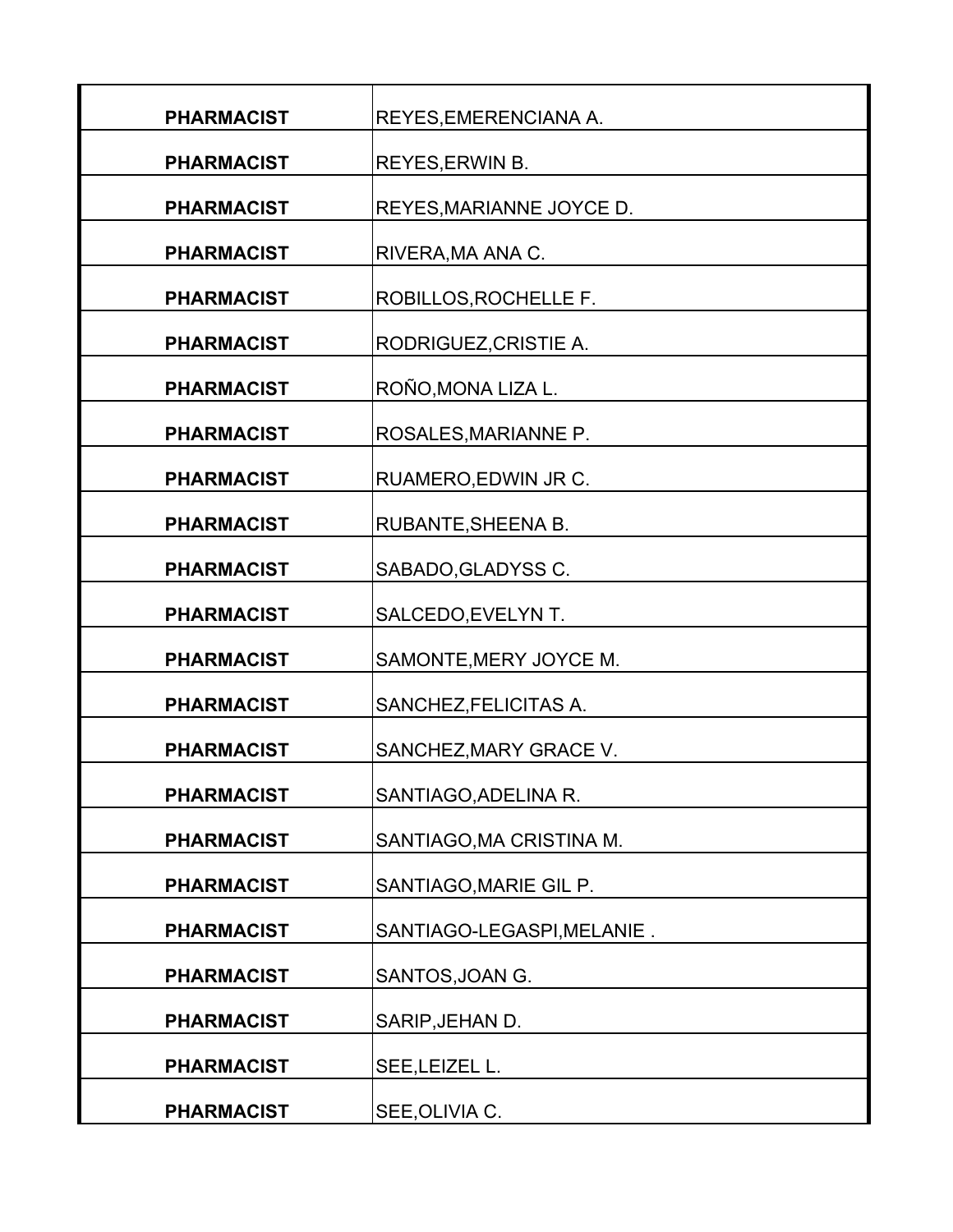| <b>PHARMACIST</b> | SEMOLAVA, NORALYN M.       |
|-------------------|----------------------------|
| <b>PHARMACIST</b> | SEÑA, DANILO C.            |
| <b>PHARMACIST</b> | SENGSON, CLAUDETTE D.      |
| <b>PHARMACIST</b> | SENO, FERN-ANN A.          |
| <b>PHARMACIST</b> | SIA-CABALBAG, MARIANNE R.  |
| <b>PHARMACIST</b> | SIBAG, AMELIA P.           |
| <b>PHARMACIST</b> | SIMBAJON, IDA D.           |
| <b>PHARMACIST</b> | SOL CRUZ, MA JACQUELINE J. |
| <b>PHARMACIST</b> | SOLIVET, ZHARMAINE JOY N.  |
| <b>PHARMACIST</b> | SOMERA, ALLAN U.           |
| <b>PHARMACIST</b> | SOMERA, FRANCES ANNE A.    |
| <b>PHARMACIST</b> | STA TERESA, LEONOR T.      |
| <b>PHARMACIST</b> | SUAREZ, MARIA LUISA A.     |
| <b>PHARMACIST</b> | SUMILANG, JANNETTE C.      |
| <b>PHARMACIST</b> | SUNICO, ARLENE B.          |
| <b>PHARMACIST</b> | SURONIO, ROSIEDEE F.       |
| <b>PHARMACIST</b> | SY, DEBBIE V.              |
| <b>PHARMACIST</b> | TACANDONG, NAZARITA T.     |
| <b>PHARMACIST</b> | TAHA, HANIPA C.            |
| <b>PHARMACIST</b> | TAN, CHRISTINE N.          |
| <b>PHARMACIST</b> | TANUDRA, MARISSA L.        |
| <b>PHARMACIST</b> | TEMPLONUEVO, ERA R.        |
| <b>PHARMACIST</b> | TENA, EMMANUEL M.          |